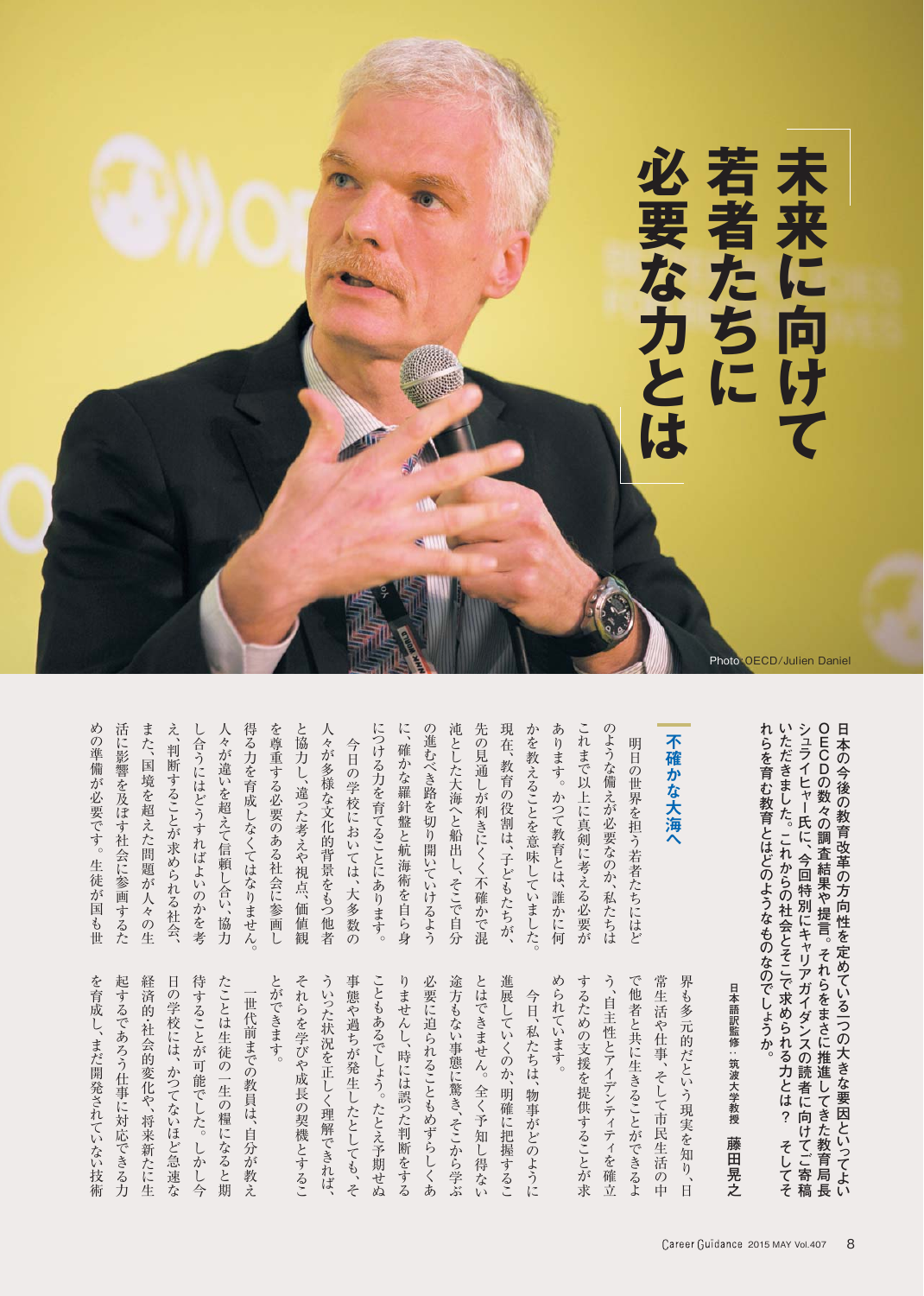### **Andreas** Sch **leicher アンドレアス・シュライヒャー** OECD教育局長 兼 OECD事務総長教育政策特別顧問

Te need to think harder how we prepare young people for tomorrow's world. In the past, education was about teaching people something. Now, it's about making sure that children develop a reliable compass and the navigation skills to find their own way through an uncertain, volatile and ambiguous world.

Now, schools need to prepare students for a world in which most people will need to collaborate with people of diverse cultural origins, and appreciate different ideas, perspectives and values; a world in which people need to decide how to trust and collaborate across such differences; and a world in which their lives will be affected by issues that transcend national boundaries. Schools need to help students to develop autonomy and identity that is cognizant of the reality of national and global pluralism, equipping them to join others in life, work and citizenship.

These days, we no longer know exactly how things will unfold, often we are surprised and need to learn from the extraordinary, and sometimes we make mistakes along the way. And it will often be the mistakes and failures, when properly understood, that create the context for learning and growth. A generation ago, teachers could expect that what they taught would last for a lifetime of their students. Today, schools need to prepare students for more rapid economic and social change than ever before, for jobs that have not yet been created, to use technologies that have not yet

been invented, and to solve social problems that we don't yet know will arise.

How do we foster motivated, engaged learners who are prepared to conquer the unforeseen challenges of tomorrow, not to speak of those of today? The dilemma for educators is that routine cognitive skills, the skills that are easiest to teach and easiest to test, are also the skills that are easiest to digitize, automate and outsource. There is no question that state-of-the-art knowledge and skills in a discipline will always remain important. Innovative or creative people generally have specialized skills in a field of knowledge or a practice. And as much as 'learning to learn' skills are important, we always learn by learning something. However, educational success is no longer about reproducing content knowledge, but about extrapolating from what we know and applying that knowledge in novel situations. Put simply, the world no longer rewards people for what they know ‒ Google knows everything - but for what they can do with what they know. Because that is the main differentiator today, education today needs to be much more about ways of thinking, involving creativity, critical thinking, problem-solving and decision-making; about ways of working, including communication and collaboration; about tools for working, including the capacity to recognize and exploit the potential of new technologies; and, last but not least, about the social and emotional skills that help us live and work together.

# Attitudes, qualities,<br>abilities or skills needed for students from now on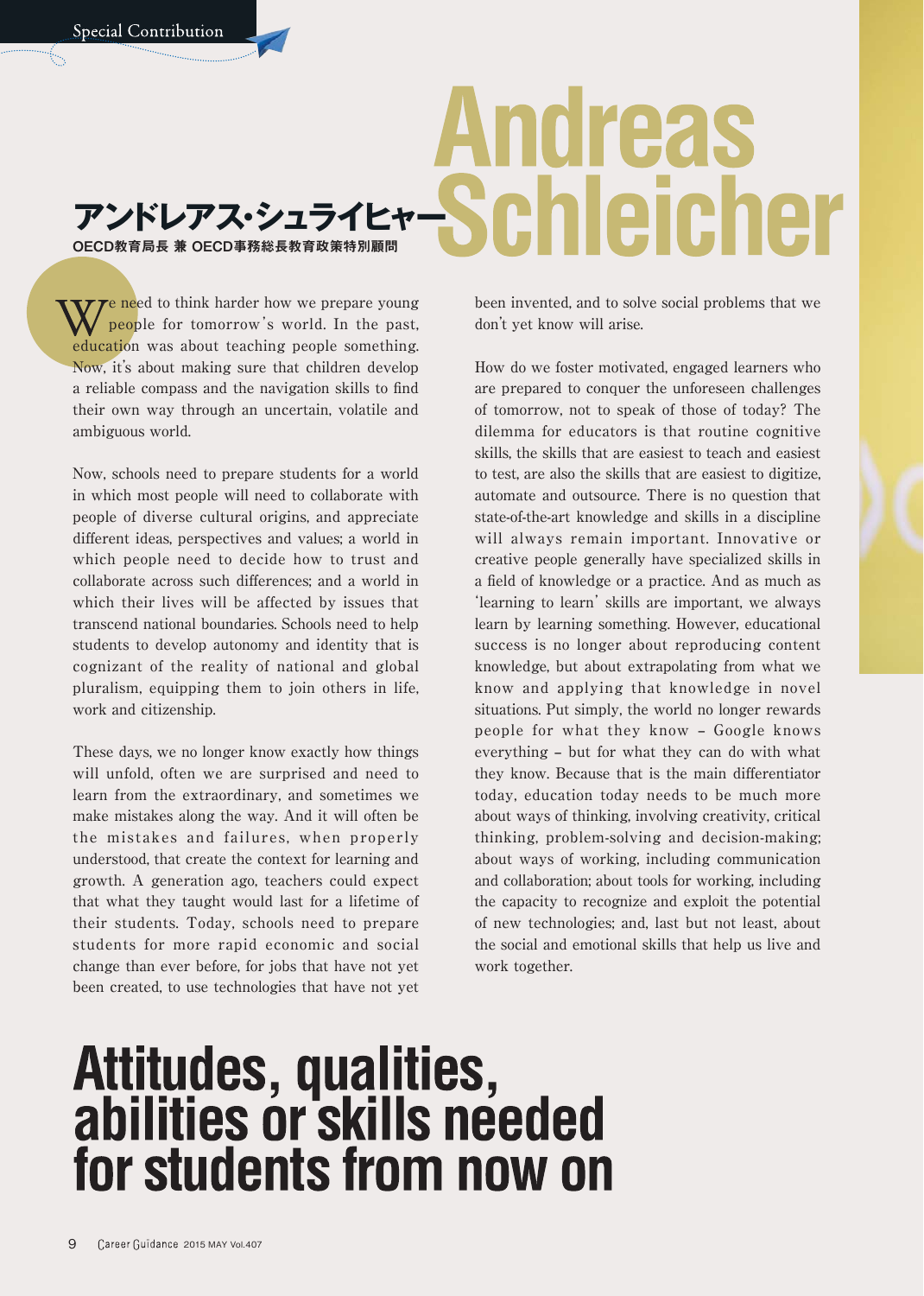のです。 いような社会問題を解決するための 力を育成することが求められている を使いこなし、今はまだ予測もできな 変わる教育の成果 のです。 現在の課題はもとより、将来の予 現在の課題はもとより、 将来の予

ればよいのでしょうか 期せぬ課題にも立ち向かえる意欲と 熱意ある学び手を育てるにはどうす 教育 教育者は今、従来型の認知的スキ

されず、自分が知っていることから推 の再生産はもう教育の成果とはみな ぶことを通して、新たな学びを得てい 要なのです。私たちは常に何かを学 いてい、ある特定の知や実践の領域に ん。革新的な人、創造力のある人はた り続けることは言うまでもありませ 最新の知識や技能が今後も重要であ 面しています。もちろん、専門分野の のようなスキルは、デジタル化、自動化 ルは最も教えやすく、試験をするの に関する知識 (content knowledge) ます。とはいえ、何らかの事柄の内容 learn)」ためのスキルも同じように重 に、「学び方を学ぶ (learning to 関する専門技能をもっています。同時 いう事実との間に生じたジレンマに直 アウトソーシングが最も容易であると も最も簡単であるという事実と、そ いじょう ある 特定の ある 特定の ある きょうかい しゅうしょう かいしゅう あるま あるま あるま あいしゃ あるま あるま あいしゃ あいしゃ あいしゃ いちは マに直する マに直する マに直する マに直する マに直する マに直する マに直する マに直する マに直する マに直する マに直する マに直する マに直する マに直する のある あいしょう あいしょう あいしゅう あいしょう しゅうしゅう しゅうしゅう しゅうしゅう しゅうしゅう しゅうしゅう しゅうしゅう しゅうしゅう しゅうしゅう にほんじゅつ しょうしょう しょうしょう しゅうしょう しゅうしゅう しゅうしゅう しゅうしゅう しゅうしゅう しゅうしゅう しゅうしゅう しゅうしゅう しゅうしゅうしゅう しゅうしゅうしょ ます。 とはいえ、 ついてはいえ、 ついてはいえ、 ついてはいえ ぶことを通して、 新たな学びを得ている 新たな学校 はんしょう あいじょう に、 「学び方を学ぶ ( ん。 革新的な人、 創造力のある人はた りはいません。 アウトソーショングがあると、その他のことを見ると、その他のことを見ると、その他のことを見ると、その他のことを見ると、その他のことを見ると、その他のことを見ると、その他のことを見ると、その他のことを見る もあるという事実と、 その他には、 その他には、 その他には、 その他には、 その他には、 その他には、 その他には、 その他には、 その他には、 その他には、 その他には、 その他には、 その他には、 その他には、 その他には、 その他には、 その他には、 その他には、 その他には、 その他には、 その他には、 その他には、 その他には、 その他には、 その他には、 その他には、 その他には、 その他には、 その他には、 その他には、 そ ルは最も教えやすく、 試験をするの 要なのです。 私たちは常に何かを学 関する専門技能をも っ て います。 同時 最新の はいしゅう はんしゅう かんしゅう かんしゅう かんしゅう かんしゅう かんしゅう かんしゅう かんしゅう かんしゅう かんしゅう かんしゅう かんしゅう かんしゅう かんしゅう かんしゅう 面しています。 もちろん、 専門分野の ) 」 ための スキルも同じように重 content knowledgelearning to

> スキル(感情の適切な表出やコントロ ュニケーションや協同作業を含む仕事  $J\overline{V}$ られないのです (そんなことはグーグ つまり、今日の社会においては、何を知 重視する必要があります。 仕事をするのに役立つ社会的な情動 要な力、さらには他者と共に生活し 活かせる能力など仕事をする上で必 の仕方や、新技術の可能性を認識し 決、意思決定を含めた思考方法、コミ 教育は、創造力、批判的思考、問題解 前とは大きく違う点であり、現在の 識で何ができるかなのです。これが以 問われているのは、自分がもっている知 っているかだけでは評価も報酬も得 できることが教育の成果とされます。 測し、その知識を新たな状況に応用 ールにかかわるスキル [訳注])をより つなぎ合わせていくこと スキル (感情の適切な表出やコ ントロ ュ ニケーシ ョ ンや協同作業を含む仕事 か全部教えてくれるのですから)。 ルが全部教えてくれるのですから) 。 っ ているかだけでは評価も報酬も得 重視する必要があります。 ールにかけるスキル [訳注] ) ともの (の) とりある スキル [訳注] ) をより には こうしょう こうしょう こうしょう こうしょう こうしょう まちには きょうしょう こうしょう こうしょう こうしょう こうしょう こうしょう こうしょう こうしょう こうしょう こうしょう こうしょう こうしょう こうしょう の仕方や、 新技術の可能性を認識し - 「 読者 はいしゃ いちょう はいしゅう はいしゅう はいしゅう 前とは大きく違う点であり、 現在の 測し、 その知識を新たな状況に応用

は げる力が求められ、自分の専門分野 ます。それには好奇心、柔軟性、以前 諸要素を総合して価値を生み出 ました。しかし今、私たちは、異質な に教えるというアプローチをとってき に分解し、その後に解決方法を生徒 生じた場合、まず処理しやすい要素 に無関係と思われたアイデアをつくする こうしゃ こうしゃ こうしゃ かんこうしゃ かんこうしゃ ようし しゅうしょう はながら はない はない はない しゅうしょう 。<br>第一条を全体出して価値を生み出して簡単に生み出している。 ました。 しかしゃ しかしゃ しゅうしゅう しゅうしゅう しゅうしゅう に教えるというアプローチをと っ てき について かいしょう こうしゅう こうしゅう こうしゅう こうしゅう こうしゅう こうしゅう こうしゅう こうしゅう こうしゅう こうしゅう こうしゅう こうしゅう キャンプ きょうしゅう しゅうしゅう しゅうしゅう しゅうしゅう しゅうしゅう 無関係と思われたアイデアをつな これまで私たちは、何らかの問題 これは、 ついかい かいかん かいかん しゅうしょう が

されず、 自分が知っ ていることから推

けいしゃ しゅうしゅう しゅうしゅう しゅうしゅう しゅうしゅう しゅうしゅう しゅうしゅう しゅうしゅう しゅうしゅう しゅうしゅう しゅうしゅう しゅうしゅう

一人に学び、 学年末に教員がのうです。 このことは、 学年末に教員がのうです。 このことは、 学年末に教員がのうです。 このことは、 学年末に教員の学年末に教員の学年末に教員の学年末に教員の学年末に教

個々に学び、学年末に教員が個別の 味しています。 盾を解決しながら解釈する力を意 処し、ウェブ上で見つけた情報間の矛 全体イメージを構築し、曖昧性に対 自らの力で読みこなして自分なりの 巡らされたリンク付きのテキストを 報に対応し、インターネット上に張り 列された構造となっていない雑多な情 るリテラシーとは、直線的に整然と配 てはおおむね信頼してよろしいと言 とした時、百科事典で調べなさいと言 せようとする能力がいっそう重要に 疑問を投げかけ、それを改善・発展さ で正しいとされている知識や実践に その中身を理解する能力や、現時点 得られる情報が増えれば増えるほど、 容に関する知識については、検索して まれません。 また、何らかの事柄の内 その想像力がなければ次の発明も生 合わせる想像力は生まれませんし、 って一生を過ごせば、点と点をつなぎ あります。1つの専門分野に閉じこも 以外の知識を学び、受容する必要が えたはずです。しかし今日求められ して記述され、理解できた内容につい えたでしょうし、そこに正しいことと なります。 いちかん かいしょう しゅうしょう しゅうしゅう しゅうしゅう しゅうしゅう しゅうしゅう しゅうしゅう しゅうしゅう しゅうしゅうしゅう しゅうしゅうしゅうしゅうしゅうしゅうしゅうしゃ 盾を解決しながら解釈する力を意 処し、 ウ ェ ブ上で見つけた情報間の矛 全体イメージを構築し、 曖昧性に対 巡らされたリンク付きのテキストを いい インター・インター インター・インター インター・インター インター・インター インター・インター インター・インター インター・インター インター・インター インター・インター インター・インター インター・インター インター・インター インター・インター インター・インター インター・インター インター・インター インター・インター インター・インター インター・インター インター・インター インター・インター インター・インタ プライン こうしょう こうしょう こうしょう こうしょう こうしょう るリテラシーとは、 直線的に整然と配 えたはずです。 しかし今日求められ にはおおむねにはおおむねにはおおむねにはおおむねにはおおむねにはおおむねにはおおむねにはおおむねにはおおむねにはおおむねにはおおむねにはおおむねにはおおむねにはおおむねには して記述され、 理解できた内容に つ い ようし としては、 百科事典で調べると言う。 なります。 もちはちゃくももものがい ついて こうしょう ない それをおとす ・ それをおとす ・ それをおとす ・ それをおとす ・ それをおとす ・ それをおとす ・ それをおとす ・ キャット で正しいとされている知識や実践に その中身を理解する。 その中身を理解する にっぽん しゅうしょう 得られる情報が増えれば増えるほど、 容に関する知識に つ いては、 検索して まれません。 また、 何らかの事柄の内 もし、それは生まれませんし、それは生まれませんし、それは生まれませんし、それは生まれませんし、それは生まれませんし、それは生まれませんし、それは生まれませんし、それは生まれませんし、それは生まれません おそらく現在の学校では、生徒が かつては、生徒が何か情報を必要 からく きょうしょう しゅうしょう しゅうしゅう しゅうしゅう しゅうしゅう しゅうしゅう かつては、 生徒が何か情報を受けていることを受けていることを受けていることを受けていることを受けていることを受けていることを受けていることを受けていることを受けていることを受けていることを受けていることを受けていることを ました。 いましたし、とりわけ、東日本大震災 う後押しすることも必要です。 帰)をよりうまく調和させられるよ 可能性(バランスのとれた世界への回 それを克服しようとする力(不均衡 らに、次の世代が、逆境下においても  $\mathcal{O}$ ケーションと協同作業によってそれら に失っていくような状態から、コミュニ に入るものになるでしょう であっても、それらはすぐに誰でも手 つなぎ合わせて生まれたものです。相 の孤立した作業で生まれたわけでは 担う優れた人材がますます必要と 依存が強まるに従い、協働や調整を 的でしょう。しかし今後、世界の相 学習成果を評価するというのが しい未来を築こうとしていらっしゃい そうとしている多くの先生方に出会 な世界への対応)とより強固な持続 転換を図っていく必要があります。さ 積み重ねられたままその価値を急速 おいて一部の限られた人だけの知識 互に接続された世界では、現時点に なく、私たちが知識を動員し、共有し なります。今日までの進歩は、個々人 被災地ではそのような先生方が新 の被害者 こうしょう こうしょう こうしょう こうしょう こうしょう こうしょう いましたし、 そりあげ 東日本大震災の 東日本大震災の 東日本大震災の 東日本大震災の あいしん 価値を高めていくような状態へと の価値を高めていくような状態へと ケーシ ョ ンと協同作業によ っ てそれら に失 っ ていくような状態から、 コミ ュ ニ の孤立した作業で生まれたわけでは しい未来を築こうとしていら っ しゃ い 私は日本で、こうした変化を起こ う後押しすることも多くものです。 そうしょう きょうしょう こうしょう こうしょう こうしょう こうしょう こうしょう こうしょう こうしょう こうしょう こうしょう 可能性 (バランスのとれた世界へ の回 な世界へ の対応) とより強固な持続 それを見る力 (不均衡の) このこと こうしょうかい こうしょうかい こうしょうかい こうしょうかい こうしょうかい らに、 次の世代が、 逆境下においても で こくしょう こくしょう こくしょう こくしょう こくしょう こくしょう こくしょう こくしょう 積み重ねられたままその価値を急速 互に接続された世界では、 現時点に なく、 私たちが知識を動員し、 共有し、 しんじゅう しゅうしゅう しゅうしゅう しゅうしゅう しゅうしゅう しゅうしゅう しゅうしゅう しゅうしゅう しゅうしゅう しゅうしゅう しゅうしゅう しゅうしゅうしゅうしゅうしゅうしゅうしゅうしゅうしゅうしゅうしゃ 学習成果を評価するというのが一般 言葉を換えれば、知識がどこかに 私は日本で、 こうした変化を起こ 言葉を読み込み いちのう こうしょう こうしょう こうしょう こうしょう こうしょう こうしょう こうしょう こうしょう こうしょう こうしょう こうしょう こうしょう

一般